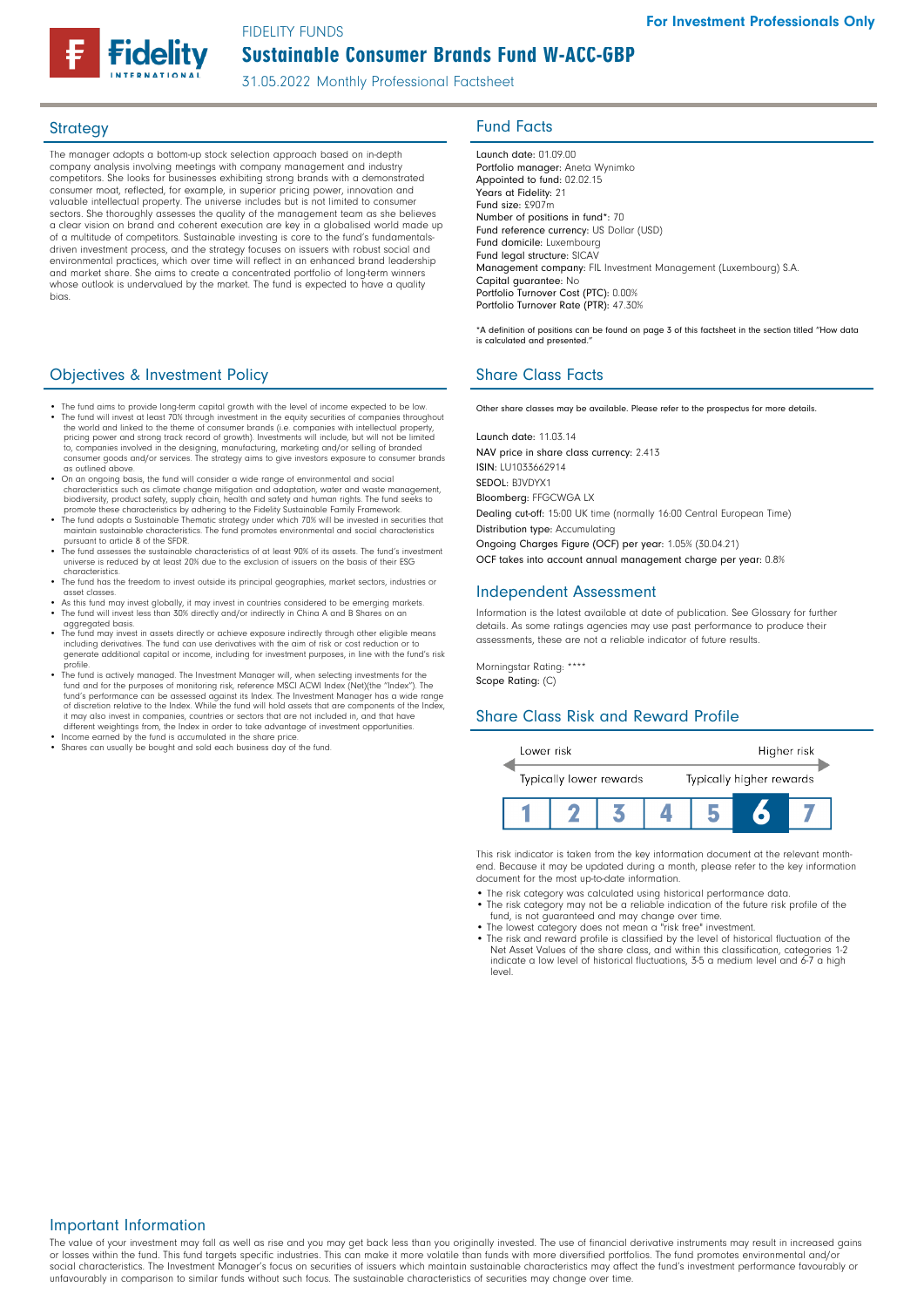Sustainable Consumer Brands Fund W-ACC-GBP FIDELITY FUNDS



31.05.2022 Monthly Professional Factsheet

Past performance is not a reliable indicator of future results. The fund's returns can be affected by fluctuations in currency exchange rates.

# Performance Comparator(s)

Peer Group Universe Market index from 04.10.21 MSCI ACWI Index (Net) Morningstar EAA Fund Sector Equity Consumer Goods & Services

Market index is for comparative purposes only unless specifically referenced in the Objectives & Investment Policy on page 1. The same index is used in the positioning tables on this factsheet. Where the effective date for the current market index is after the share class launch date, full history is available from Fidelity.

# Cumulative performance in GBP (rebased to 100)



Performance is shown for the last five years (or since launch for funds launched within that period).

### Performance for calendar years in GBP (%)



#### $0.6$  $12.9$  $26.2$ 20.5  $\frac{3}{2}$  $2.6$ b Ď  $\overline{a}$ 3.5 31.05.19 31.05.21<br>31.05.22 31.05.17 31.05.18 31.05.20 31.05.18 31.05.19 31.05.20 31.05.21 **Fund** Index

### Volatility & Risk (3 years)

| Annualised Volatility: fund (%) | 13.82 | <b>Annualised Alpha</b>       | $-2.52$ |
|---------------------------------|-------|-------------------------------|---------|
| <b>Relative Volatility</b>      | 1.07  | Beta                          | 0.96    |
| Sharpe Ratio: fund              | 0.50  | Annualised Tracking Error (%) | 6.10    |
|                                 |       | Information Ratio             | $-0.55$ |
|                                 |       | R <sup>2</sup>                | 0.81    |

Calculated using month-end data points. Definitions of these terms can be found in the Glossary section of this factsheet.

### Performance to 31.05.22 in GBP (%)

|                                    |                          |                |                |         |                |                | Since     |
|------------------------------------|--------------------------|----------------|----------------|---------|----------------|----------------|-----------|
|                                    | 1 <sub>m</sub>           | 3m             | <b>YTD</b>     | 1yr     | 3yr            | 5yr            | 11.03.14* |
| Fund cumulative growth             | $-4.5$                   | $-7.9$         | $-18.8$        | $-13.5$ | 23.2           | 42.7           | 141.3     |
| Index cumulative growth            | $-0.3$                   | 0.2            | $-6.3$         | 1.7     | 35.2           | 47.9           | 143.5     |
| Fund annualised growth             | $\overline{\phantom{a}}$ | $\sim$         | $\sim$         | $-13.5$ | 7.2            | 7.4            | 11.3      |
| Index annualised growth            | $\sim$                   | $\sim$         | $\sim$         | 1.7     | 10.6           | 8.1            | 11.4      |
| Ranking within Peer Group Universe |                          |                |                |         |                |                |           |
| Y-ACC-Euro                         | 45                       | 56             | 56             | 43      | 25             | 15             |           |
| Total number of funds              | 72                       | 72             | 72             | 65      | 51             | 42             |           |
| Quartile ranking**                 | 3                        | $\overline{4}$ | $\overline{4}$ | 3       | $\mathfrak{p}$ | $\overline{2}$ |           |

The performance figures above include performance prior to the repurpose of the fund on 4 October 2021 from the legacy Fidelity Funds - Global Consumer Industries Fund. Before this date the performance was achieved in circumstances that no longer apply. Source of fund performance and volatility and risk measures is Fidelity. Performance is excluding initia<br>charge. Basis: nav-nav with income rein annum over 5 years to 4.9%. This is the highest initial charge applicable, if the initial charge you pay is less than 5.25%, the impact on the overall performance will be less. Market<br>indices are sourced from RIMES and oth \*Performance commencement date.

\*\*Cuartile rank is for the fund's primary share class as identified by Morningstar, which may be different than the share class detailed in this factsheet and refers to performance over time rated on a scale of 1-4. A ranking of 1 indicates that the item being ranked is in the top 25% of the sample and so on. Rankings are based on a performance record that is included in the Peer Group Universe. In line with Investment Association methodology, this record may include a track record extension from a legacy share class and the record may<br>not be the same class of this factsheet. Q

# Performance for 12 month periods in GBP (%)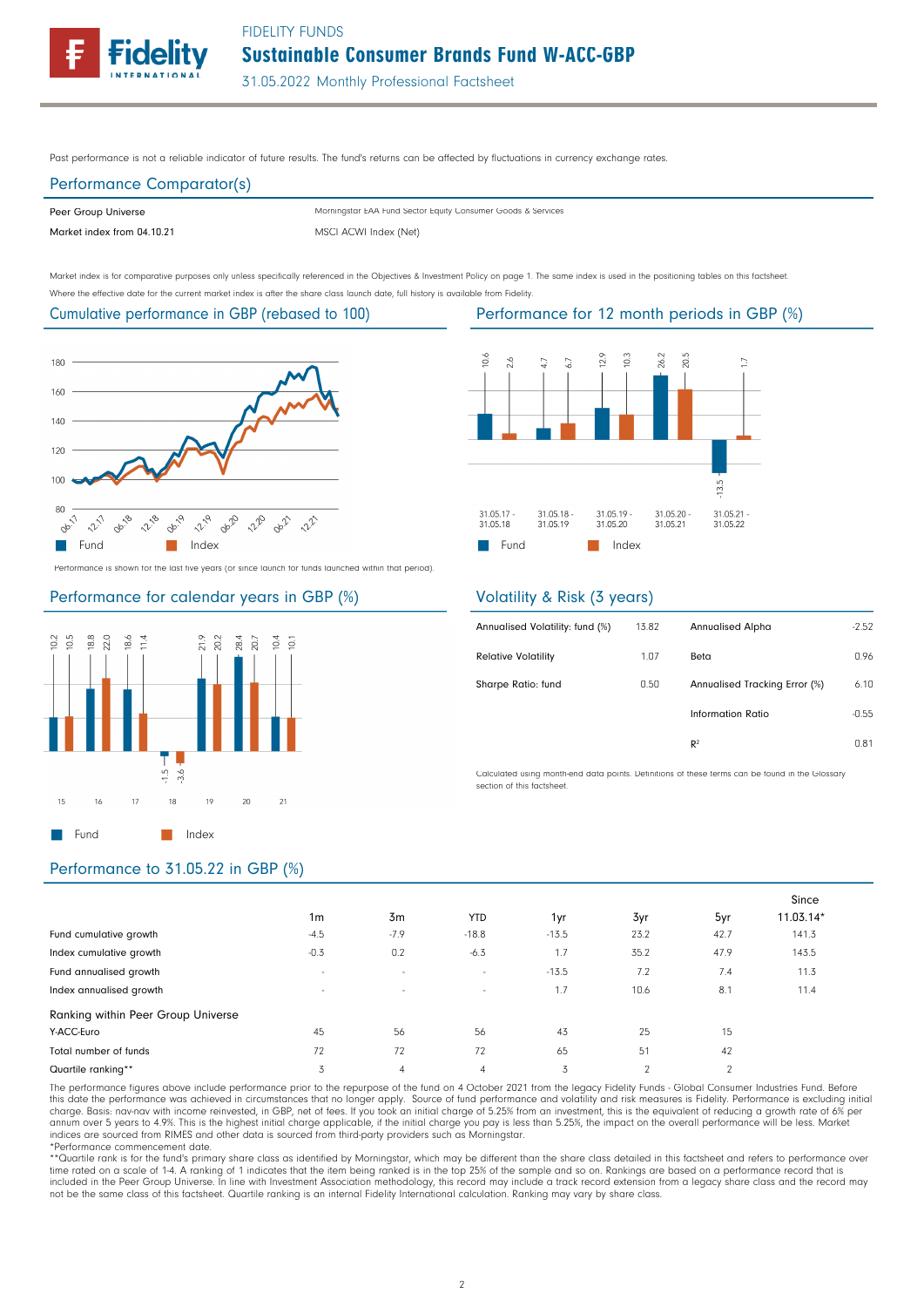

31.05.2022 Monthly Professional Factsheet

This factsheet contains information about the composition of the fund at a particular point in time. It aims to help you understand how the fund manager is positioned to achieve the fund's objectives.

The Equity Exposure table below provides an overall view of the fund. This represents - in percentage terms - how much of the fund is invested in the market. The higher the figure, the more the fund will take part in any market rises (or falls).

The definitions section provides a more comprehensive explanation of the individual elements in the table.

The exposure and positioning tables on page 4 break the fund down into a number of different views, each providing a different perspective on the fund's investments.

## Introduction **Introduction How data is calculated and presented**

Portfolio composition data has been calculated and presented according to several general principles, which are listed below.

- **Aggregation:** all investments, including derivatives, linked to a particular issuing company have been combined to form a total percentage holding for each company. The aggregate holding is referred to in this factsheet as a position. Where a company is listed in two separate countries, each listing may be classified as a separate issuing company. Exchange Traded Funds (ETFs) and derivatives on ETFs are treated as individual securities – ie not aggregated.

**Categorisation:** for investments that have underlying securities we use the attributes of the underlying issuing company or common share to determine the appropriate sector, market capitalisation band and geographic area.

- **Derivatives:** all derivatives are included on an exposure basis and, where necessary, are delta-adjusted. Delta-adjusting expresses derivatives in terms of the equivalent number of shares that would be needed to generate the same return.

"Basket" securities: securities that represent a number of company shares - like index futures or options - are allocated to categories (such as sector) whenever possible. Otherwise they are included in the "Other Index / Unclassified" category.

# Equity Exposure (% TNA)

| Equity          | Exposure<br>$(%$ (% TNA)<br>98.4 |
|-----------------|----------------------------------|
| Other           | 0.0                              |
| Uninvested Cash | 1.6                              |

#### Definition of terms:

Equity: the percentage of the fund that is currently invested in the equity market.

Other: the value of any non-equity investments (excluding cash funds) expressed as a percentage of fund TNA.

Uninvested cash: this is 100% minus the fund's Equity exposure and minus Other. This leaves any residual cash exposure that is not invested in shares or via derivatives. % TNA: Data is presented as a percentage of TNA, which stands for Total Net Assets (the value of all the fund's assets after the deduction of any liabilities).

#### Active Money

Active Money

81.8%

This is the sum of the fund's overweight positions (including effective cash) when compared to the market index.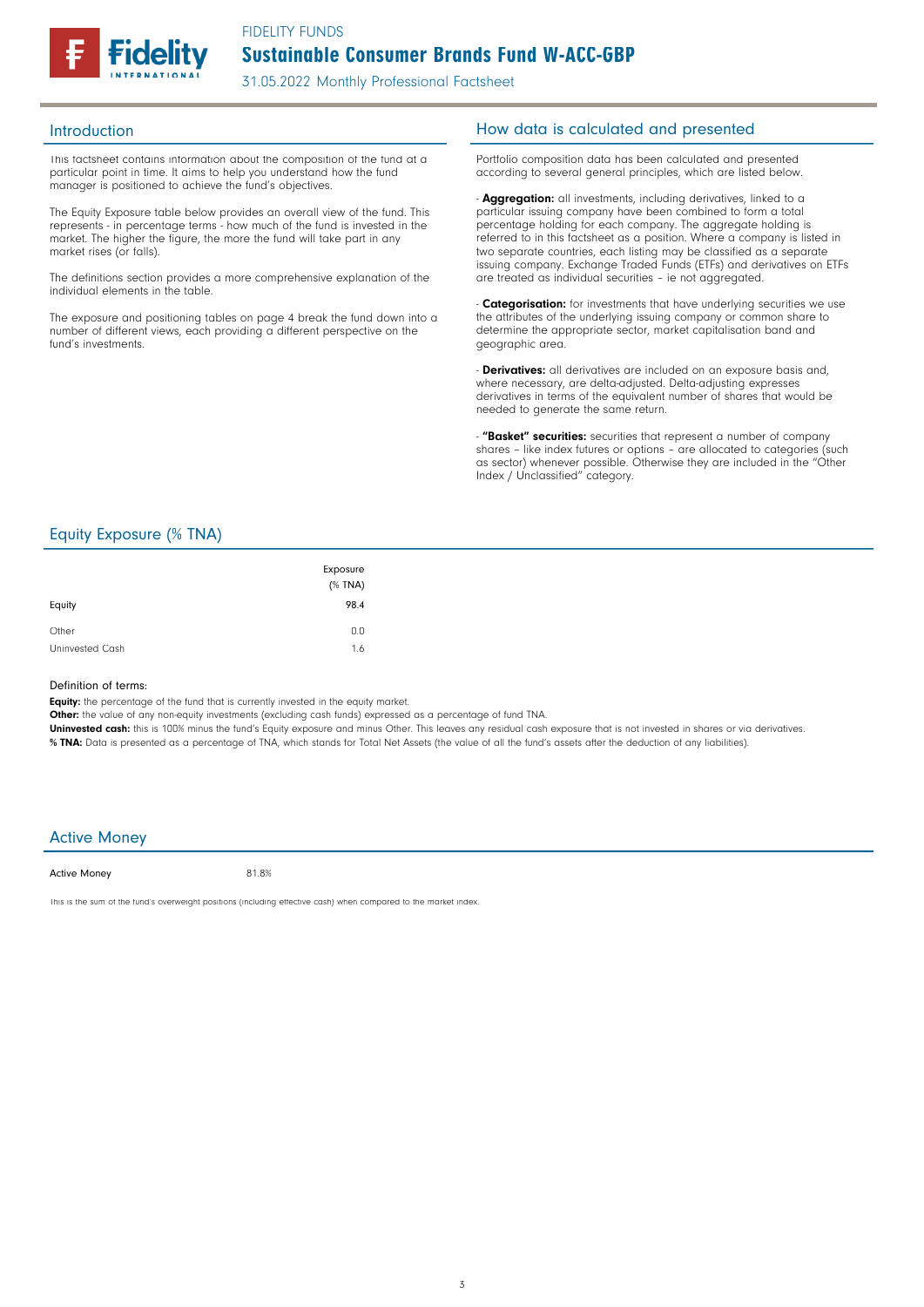FIDELITY FUNDS

# Sustainable Consumer Brands Fund W-ACC-GBP

31.05.2022 Monthly Professional Factsheet

| <b>GICS Sector</b>            | Fund | Index | Relative | GBP              |
|-------------------------------|------|-------|----------|------------------|
| <b>Consumer Discretionary</b> | 43.0 | 11.0  | 32.0     | >10 <sub>k</sub> |
| <b>Consumer Staples</b>       | 22.3 | 7.3   | 15.1     | $5 - 10$         |
| Information Technology        | 13.9 | 21.3  | $-7.5$   | $1-5b$           |
| Financials                    | 7.9  | 14.8  | $-6.9$   | $0-1b$           |
| <b>Communication Services</b> | 7.2  | 7.8   | $-0.6$   | Tota             |
| <b>Health Care</b>            | 3.5  | 12.3  | $-8.8$   | Inde             |
| <b>Materials</b>              | 0.6  | 5.1   | $-4.6$   | Tota             |
| <b>Real Estate</b>            | 0.2  | 2.8   | $-2.6$   |                  |
| <b>Utilities</b>              | 0.0  | 3.1   | $-3.1$   |                  |
| Industrials                   | 0.0  | 9.4   | $-9.4$   |                  |
| Energy                        | 0.0  | 5.2   | $-5.2$   |                  |
| <b>Total Sector Exposure</b>  | 98.4 | 100.0 |          |                  |
| Other Index / Unclassified    | 0.0  | 0.0   |          |                  |
| <b>Total Equity Exposure</b>  | 98.4 | 100.0 |          |                  |
|                               |      |       |          |                  |

# Sector/Industry Exposure (% TNA) Market Capitalisation Exposure (% TNA)

| GBP                              | Fund | Index | Relative |
|----------------------------------|------|-------|----------|
| $>10$ bn                         | 86.7 | 90.3  | -3.6     |
| 5-10 <sub>bn</sub>               | 4.1  | 6.5   | $-2.3$   |
| $1-5$ bn                         | 6.3  | 2.7   | 3.7      |
| $0-1$ bn                         | 0.4  | 0.0   | 0.3      |
| <b>Total Market Cap Exposure</b> | 97.6 | 99.5  |          |
| Index / Unclassified             | 0.9  | 0.5   |          |
| <b>Total Equity Exposure</b>     | 98.4 | 100.0 |          |

### Geographic Exposure (% TNA) Geographic Exposure (% TNA)

Switzerland USA France USA USA France France USA France **Switzerland** 

Geographic Location

|                                  | Fund | Index | Relative |                        |
|----------------------------------|------|-------|----------|------------------------|
| <b>USA</b>                       | 51.1 | 60.6  | $-9.5$   | North America          |
| France                           | 19.6 | 2.8   | 16.7     | Europe (ex-UK)         |
| Switzerland                      | 11.6 | 2.5   | 9.1      | Emerging Mark          |
| China                            | 3.8  | 3.5   | 0.3      | Japan                  |
| Italy                            | 3.7  | 0.6   | 3.1      | UK                     |
| Japan                            | 2.8  | 5.5   | $-2.7$   | Asia Pacific (e)       |
| United Kingdom                   | 2.0  | 3.9   | $-2.0$   |                        |
| Netherlands                      | 1.0  | 1.0   | 0.0      |                        |
| Sweden                           | 1.0  | 0.9   | 0.1      |                        |
| Hong Kong                        | 1.0  | 0.7   | 0.2      |                        |
| Others                           | 1.0  | 17.9  | $-16.9$  | <b>Total Regional</b>  |
| <b>Total Geographic Exposure</b> | 98.4 | 100.0 |          | Other Index / l        |
| Other Index / Unclassified       | 0.0  | 0.0   |          | <b>Total Equity Ex</b> |
| <b>Total Equity Exposure</b>     | 98.4 | 100.0 |          |                        |

#### **Markets** (ex-Japan) nal Exposure / Unclassified **Exposure** 3.8 2.8  $2.0$ 1.0 11.5 5.5 3.9 3.1 -7.7 -2.7 -2.0  $-2.2$ 98.4 100.0 0.0 98.4 0.0 100.0

 $0.6$ 1.8 0.3 3.2 4.0 0.1 0.1 2.2 0.1  $n<sub>1</sub>$ 

7.3 6.2 4.9 4.4 4.0 3.9 3.6 3.6 3.5 2.9

Fund Index Relative

6.8 4.4 4.6 1.2 0.0 3.9 3.4 1.4 3.4 2.8

Fund Index Relative 51.1 63.8 -12.7

12.1

25.7

37.8

#### Top Positions (% TNA)

|                               | <b>GICS Sector</b>            |
|-------------------------------|-------------------------------|
| NESTLE SA                     | <b>Consumer Staples</b>       |
| AMAZON.COM INC                | <b>Consumer Discretionary</b> |
| LVMH MOET HENNESSY SE         | <b>Consumer Discretionary</b> |
| MICROSOFT CORP                | Information Technology        |
| APPLE INC                     | Information Technology        |
| PERNOD RICARD SA              | <b>Consumer Staples</b>       |
| L'OREAL SA                    | <b>Consumer Staples</b>       |
| ALPHABET INC                  | <b>Communication Services</b> |
| <b>ESSILORLUXOTTICA</b>       | <b>Consumer Discretionary</b> |
| COMPAGNIE FIN RICHEM AG SWITZ | <b>Consumer Discretionary</b> |

|                                | Fund | Index | Relative |
|--------------------------------|------|-------|----------|
| NESTLE SA                      | 7.3  | 0.6   | 6.8      |
| LVMH MOFT HENNESSY SF          | 4.9  | 0.3   | 4.6      |
| AMAZON COM INC                 | 6.2  | 1.8   | 4.4      |
| PERNOD RICARD SA               | 3.9  | 0.1   | 3.9      |
| L'ORFAL SA                     | 3.6  | 0.1   | 3.4      |
| <b>FSSILORLUXOTTICA</b>        | 3.5  | 0.1   | 3.4      |
| COMPAGNIF FIN RICHEM AG SWITZ  | 2.9  | 0.1   | 2.8      |
| NIKE INC                       | 2.6  | 0.3   | 7.4      |
| <b>JPMORGAN CHASE &amp; CO</b> | 2.8  | 0.6   | 2.2      |
| DAVIDE CAMPARI MILANO NV       | 2.0  | 0.0   | 2.0      |

### Positions Concentration (% TNA)

|        | Fund | Index |
|--------|------|-------|
| Top 10 | 44.3 | 16.1  |
| Top 20 | 65.6 | 22.0  |
| Top 50 | 93.9 | 32.8  |

Definition of terms:<br>
Top Positions: these din the positioning tables on this page is the index defined in the Performance Comparator(s) section on page 2 of this factsheet.<br>
ITOP Positions: those companies in which the la

# Top Overweight Positions (% TNA) Top Underweight Positions (% TNA)

|                                 | Fund | Index       | Relative |
|---------------------------------|------|-------------|----------|
| TAIWAN SEMICONDUCTOR MEG CO LTD | 0.0  | 0.8         | $-0.8$   |
| JOHNSON & JOHNSON               | 0.0  | 0.8         | $-0.8$   |
| UNITEDHEALTH GROUP INC.         | 0.0  | 0.8         | $-0.8$   |
| MFTA PLATFORMS INC.             | 0.0  | 0.8         | $-0.8$   |
| BERKSHIRE HATHAWAY INC DEL      | 0.0  | 07          | $-0.7$   |
| FXXON MOBIL CORP                | 0.0  | 07          | $-0.7$   |
| PROCTER & GAMBLE CO             | n n  | $\bigcap$ 6 | $-0.6$   |
| VISA INC                        | 0.0  | 0.6         | $-0.6$   |
| CHEVRON CORP NEW                | n n  | $\bigcap$ 6 | $-0.6$   |
| HOME DEPOT INC                  | n n  | 0.5         | $-0.5$   |

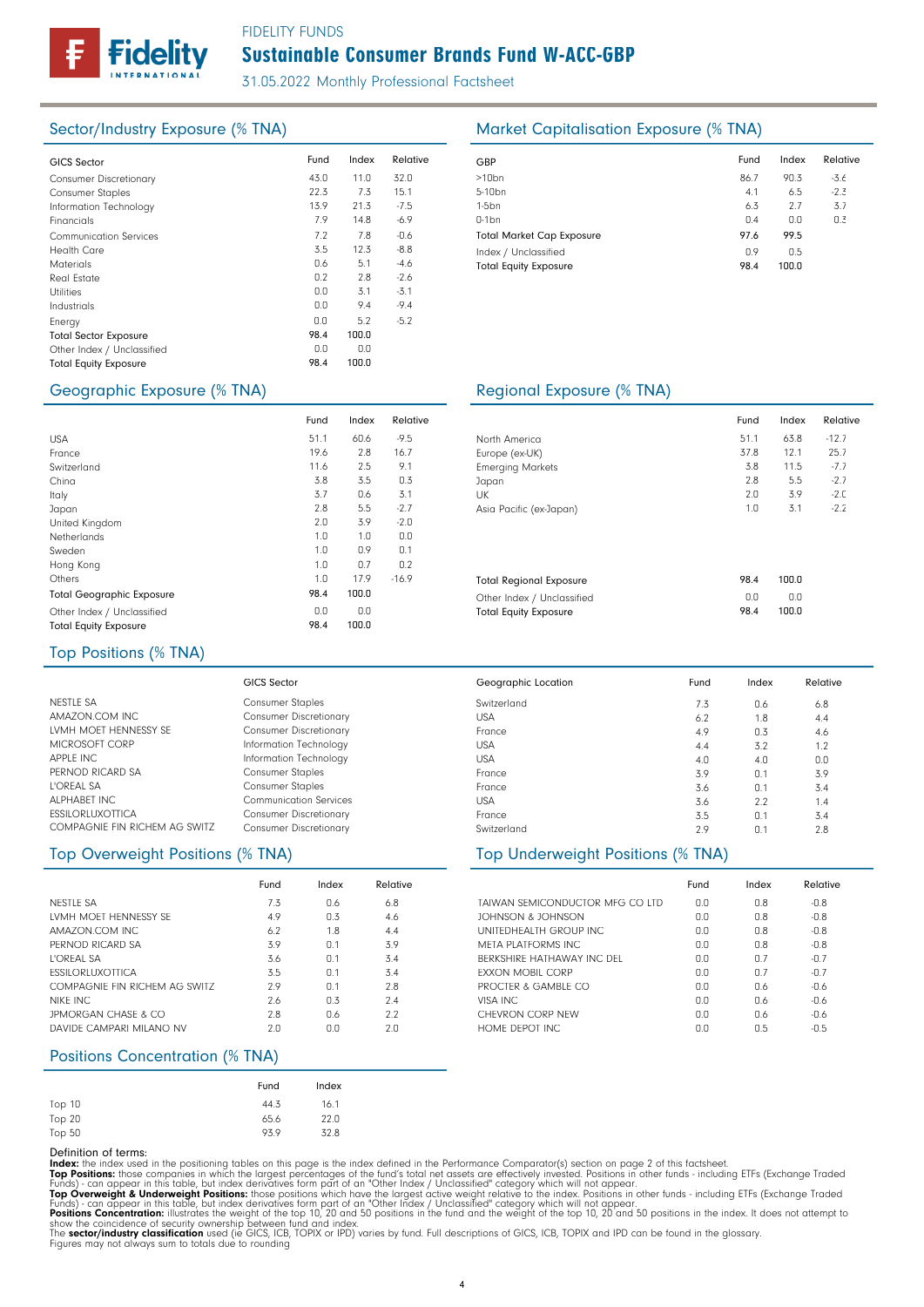Sustainable Consumer Brands Fund W-ACC-GBP FIDELITY FUNDS

31.05.2022 Monthly Professional Factsheet

## **Attribution**

Performance attribution is produced in the currency shown below. For funds with multiple share classes, the attribution return reflects the aggregate performance across all the share classes. It may therefore deviate from the published return for a particular share class. When using the analysis for hedged share classes, please consider that the attribution is shown before the impact of hedging.

The contributions shown in the tables are before the impact of charges. If charges are applied, their effect is captured in the "Other" category in the tables and will also be reflected in the fund return.

All investments, including derivatives, linked to a particular issuing company have been combined to form a total percentage for each issuing company.

The sector/industry and geographic contribution tables (where relevant) display a maximum of eleven individual entries. Where applicable, only top five and bottom five are listed, with the remaining contribution shown in the "Other Sectors" or "Others" category.

| Currency of attribution       | Euro (EUR) |
|-------------------------------|------------|
| One month relative return (%) | $-4.31$    |

delitv

### Position Contribution (%) 1 month

| TOP CONTRIBUTORS      | Average<br>Relative<br>Weight | Relative<br>Performance<br>Contribution | TOP DETRACTORS                | Average<br>Relative<br>Weight | Relative<br>Performance<br>Contribution |
|-----------------------|-------------------------------|-----------------------------------------|-------------------------------|-------------------------------|-----------------------------------------|
| JPMORGAN CHASE & CO   | 2.0                           | 0.14                                    | NESTLE SA                     | 6.9                           | $-0.41$                                 |
| SONY GROUP CORP       | 1.8                           | 0.11                                    | AIRBNB INC                    | 1.1                           | $-0.32$                                 |
| KITCHEN UNITED INC.   | 0.1                           | 0.08                                    | AMAZON.COM INC.               | 4.2                           | $-0.31$                                 |
| <b>MORGAN STANLEY</b> | 2.0                           | 0.08                                    | <b>TESLA INC</b>              | 1.2                           | $-0.26$                                 |
| NXP SEMICONDUCTORS NV | 0.8                           | 0.06                                    | LULULEMON ATHLETICA INC       | 1.1                           | $-0.24$                                 |
| WALMART INC           | $-0.4$                        | 0.06                                    | PERNOD RICARD SA              | 3.9                           | $-0.24$                                 |
| STARBUCKS CORP        | 1.9                           | 0.06                                    | COTY INC                      | 1.4                           | $-0.23$                                 |
| <b>TARGET CORP</b>    | $-0.2$                        | 0.05                                    | COMPAGNIE FIN RICHEM AG SWITZ | 2.8                           | $-0.19$                                 |
| PROCTER & GAMBLE CO   | $-0.6$                        | 0.05                                    | <b>ESSILORLUXOTTICA</b>       | 3.3                           | $-0.18$                                 |
| COSTCO WHOLFSALF CORP | $-0.4$                        | 0.05                                    | SALESFORCE INC.               | 1.6                           | $-0.17$                                 |

Positions in other funds - including ETFs (Exchange Traded Funds) - can appear in this table, but index derivatives form part of an "Index / Unclassified" category which will appear in the table(s) below when relevant.

| Sector/Industry Contribution (%) |                               |                       | 1 month                          |                                       | Geographic Contribution (%)             |                               |                       | 1 month                 |                                   |  |
|----------------------------------|-------------------------------|-----------------------|----------------------------------|---------------------------------------|-----------------------------------------|-------------------------------|-----------------------|-------------------------|-----------------------------------|--|
| CONTRIBUTIONS TO RELATIVE RETURN |                               |                       |                                  |                                       | <b>CONTRIBUTIONS TO RELATIVE RETURN</b> |                               |                       |                         |                                   |  |
| <b>GICS Sector</b>               | Average<br>Relative<br>Weight | Security<br>Selection | Sector/<br>Industry<br>Selection | Total<br>Relative<br>Contributi<br>on |                                         | Average<br>Relative<br>Weight | Security<br>Selection | Geographic<br>Selection | Total<br>Relative<br>Contribution |  |
| <b>Real Estate</b>               | $-2.6$                        | 0.08                  | 0.11                             | 0.19                                  | India                                   | $-1.5$                        | 0.00                  | 0.09                    | 0.09                              |  |
| Financials                       | $-7.2$                        | 0.19                  | $-0.11$                          | 0.08                                  | Denmark                                 | $-0.3$                        | 0.03                  | 0.01                    | 0.04                              |  |
| Industrials                      | $-9.4$                        | 0.00                  | 0.05                             | 0.05                                  | Saudi Arabia                            | $-0.5$                        | 0.00                  | 0.04                    | 0.04                              |  |
| <b>Materials</b>                 | $-4.6$                        | $-0.01$               | 0.00                             | $-0.02$                               | Hong Kong                               | 0.0                           | 0.03                  | 0.00                    | 0.03                              |  |
| <b>Utilities</b>                 | $-3.1$                        | 0.00                  | $-0.07$                          | $-0.07$                               | Australia                               | $-2.0$                        | 0.00                  | 0.03                    | 0.03                              |  |
| <b>Health Care</b>               | $-8.9$                        | $-0.17$               | $-0.07$                          | $-0.24$                               | United Kingdom                          | $-1.9$                        | $-0.10$               | $-0.03$                 | $-0.13$                           |  |
| <b>Communication Services</b>    | $-0.6$                        | $-0.29$               | $-0.01$                          | $-0.30$                               | Italy                                   | 3.1                           | $-0.26$               | 0.10                    | $-0.16$                           |  |
| Information Technology           | $-7.2$                        | $-0.43$               | 0.04                             | $-0.40$                               | Switzerland                             | 9.1                           | $-0.30$               | $-0.31$                 | $-0.60$                           |  |
| Energy                           | $-5.0$                        | 0.00                  | $-0.53$                          | $-0.53$                               | France                                  | 15.8                          | $-0.97$               | 0.24                    | $-0.73$                           |  |
| <b>Consumer Staples</b>          | 14.3                          | $-0.76$               | $-0.33$                          | $-1.08$                               | <b>United States</b>                    | $-9.9$                        | $-2.68$               | 0.06                    | $-2.62$                           |  |
| <b>Consumer Discretionary</b>    | 31.1                          | $-0.96$               | $-1.05$                          | $-2.00$                               | Others                                  | $-15.1$                       | $-0.08$               | $-0.24$                 | $-0.32$                           |  |
|                                  |                               |                       |                                  |                                       | <b>Total Primary Assets</b>             | $-3.3$                        | $-4.33$               | $-0.01$                 | $-4.33$                           |  |
| <b>Total Primary Assets</b>      | $-3.3$                        | $-2.35$               | $-1.98$                          | $-4.33$                               | Other*                                  | 3.3                           |                       |                         | 0.02                              |  |
| Other*                           | 3.3                           |                       |                                  | 0.02                                  | <b>TOTAL</b>                            | 0.0                           |                       |                         | $-4.31$                           |  |
| <b>TOTAL</b>                     | 0.0                           |                       |                                  | $-4.31$                               |                                         |                               |                       |                         |                                   |  |

\*Other includes portfolio components not already listed such as cash, expenses and other miscellaneous items.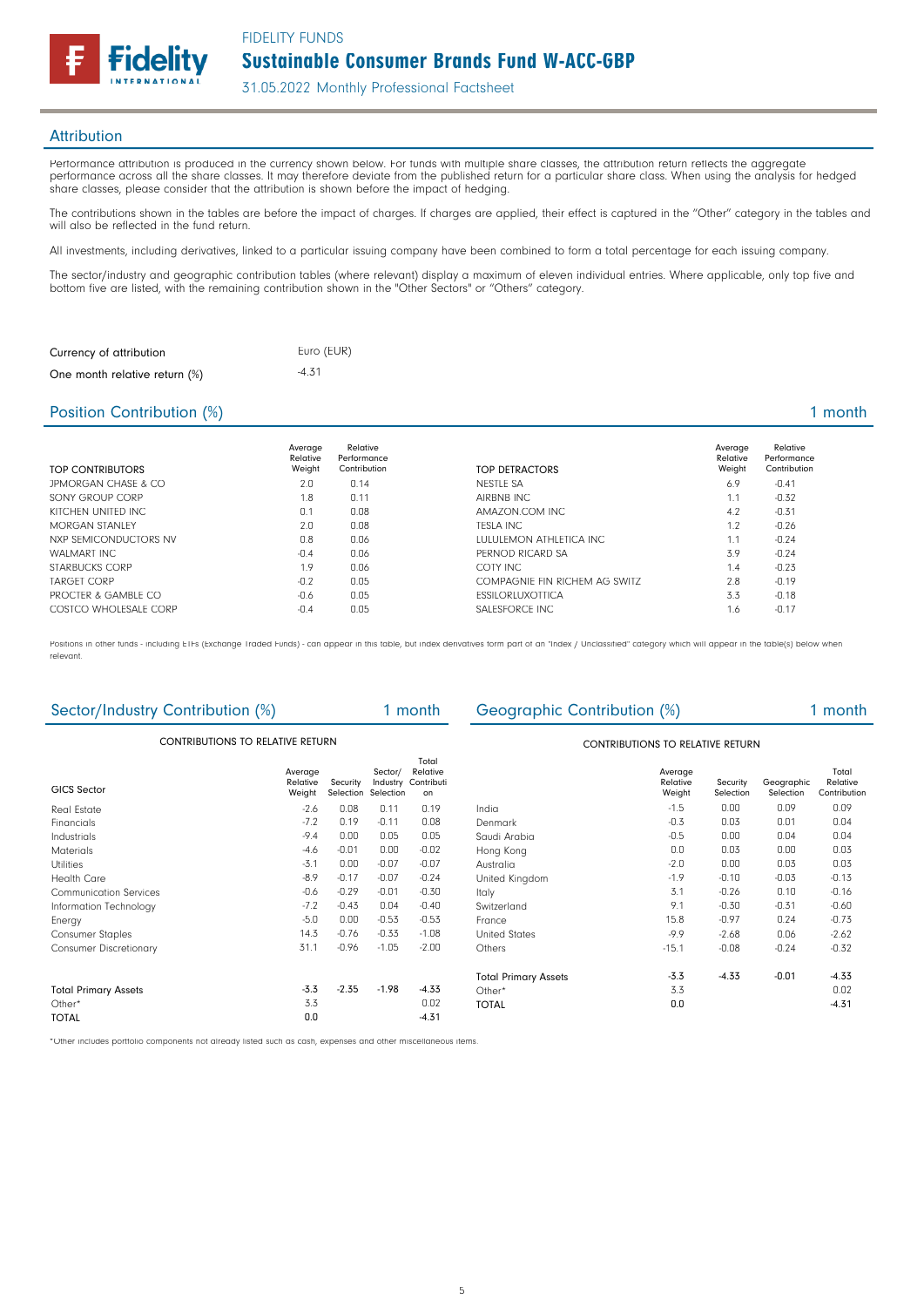

#### ESG Metrics

The factsheet is a snapshot of the portfolio at the date indicated above. ESG ratings distribution may vary over time. Representation of this data is for informational purposes only. If<br>the SFDR classification is shown as website at www.fidelityinternational.com

## Sustainability Characteristics (31.05.2022)

|                                                       | Fund | Index |
|-------------------------------------------------------|------|-------|
| MSCI ESG Fund Rating (AAA-CCC)                        | AA   | N/A   |
| Weighted Average Carbon Intensity (tCo2e/\$M Revenue) | 28.6 | 180   |
| Carbon Footprint (tCO2/\$M Invested)                  | 8.6  | 88.8  |
| <b>SEDR</b> Classification                            | 8    | N/A   |

\*N/A will be displayed if there is no ESG data available for the fund/index or if the coverage of underlying securities is under 50%. \*NR - Not rated





#### Glossary

MSCI ESG Fund Rating: This shows the funds ESG rating based on the Quality Scores given to the fund by MSCI. This ranges from AAA, AA (Leader), A, BBB, BB (Average) to B, CCC

(Laggard).<br>**Weighted Average Carbon Intensity**: is calculated as the sum of each portfolio weight multiplied by the Co2e per \$M of Revenue of each holding. This metric provides a snapshot o

the fund's exposure to carbon-intensive companies and includes scope 1 and scope 2 carbon emissions.<br>**Carbon Footprint**: Provides a normalized snapshot of the funds contribution to carbon emissions.<br>**SFDR Classification:** and are products with ESG objectives. Article 8 funds focus on promoting ESG characteristics and this must be a primary focus of the product. Article 6 funds integrate sustainability<br>risks into investment analysis and deci

#### Disclaimer

ESG Rating Source: ©2022 MSCI ESG Research LLC. Reproduced by permission, no further distribution. MSCI ESG Research LLC and its affiliates (the "ESG Parties"), obtain information<br>from sources they consider reliable, none

reported. SFDR Classification is assigned by Fidelity in line with the EU Sustainable Financial Disclosure Regulation.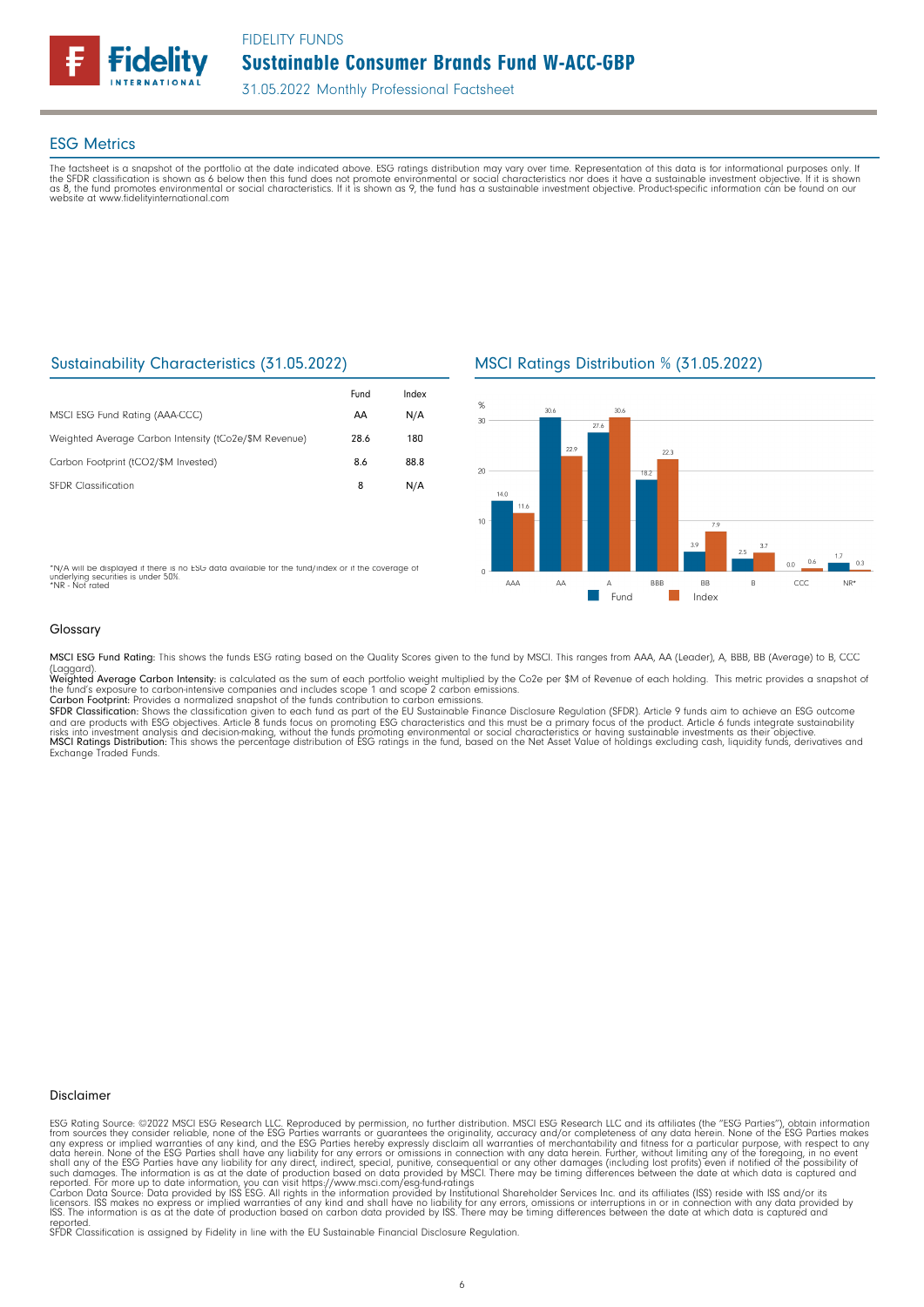31.05.2022 Monthly Professional Factsheet

## Glossary / additional notes

**Fidelity** 

#### Volatility & Risk

**Annualised volatility:** a measure of how variable returns for a fund or comparative market index have been around their historical average (also known as "standard deviation"). Two funds may<br>produce the same return over a calculation is the standard deviation of 36 monthly returns presented as an annualised number. Volatility for funds and indices are calculated independently of each other

**Relative volatility:** a ratio calculated by comparing the annualised volatility of a fund to the annualised volatility of a comparative market index. A value greater than 1 indicates the fund has been<br>more volatile than t measure of 0.8 would mean the fund has been 20% less volatile than the index.

**Sharpe ratio:** a measure of a fund's risk-adjusted performance, taking into account the return on a risk-free investment. The ratio allows an investor to assess whether the fund is generating adequate the tund is generati

Annualised alpha: the difference between a fund's expected return (based on its beta) and the fund's actual return. A fund with a positive alpha has delivered more return than would be expected given its beta

**Beta:** a measure of a fund's sensitivity to market movements (as represented by a market index). The beta of the market is 1.00 by definition. A beta of 1.10 shows that the fund could be expected to<br>perform 10% better tha perform 15% worse than the market return during up markets and 15% better during down markets.

**Annualised tracking error:** a measure showing how closely a tund tollows the index to which it is being compared. It is the standard deviation of the fund's excess returns. The higher the fund's<br>tracking error, the higher

**Information ratio:** a measure ot a tund's eftectiveness in generating excess return for the level of risk taken. An information ratio of U.5 shows the fund has delivered an annualised excess return<br>equivalent to half the

Rº: a measure representing the degree to which a fund's return can be explained by the returns of a comparative market index. A value of 1 signifies the fund and index are perfectly correlated. A<br>measure of 0.5 means only correlation between fund and index).

**Ongoing charges** figure represents the charges taken from the fund over a year. It is calculated at the fund's financial year end and may vary from year to year. For classes of funds with fixed ongoing charges figure repr

For more information about charges (including details of the fund's financial year end), please consult the charges section in the most recent Prospectus.

**Historic yield**<br>The historic yield for a fund is based on its dividends declared over the preceding 12 months. It is calculated by summing the dividend rates declared in that period, divided by the price as at the date of publication. Declared dividends may not be confirmed and may be subject to change. Where 12 months of declared dividend data does not exist a historic yield will not be published.

#### Sector/industry classification

GICS: The Global Industry Classification Standard is a taxonomy mainly used across MSCI and S&P indices in which each company is assigned by its principal business activity to one of 11 sectors, 24 industry groups, 69 industries and 158 sub-industries. More information is available at http://www.msci.com/gics

**ICB:** The Industry Classitication Benchmark is a taxonomy mainly used across FTSE Russell indices in which each company is assigned by its principal business activity to one of 11 industries, 20<br>supersectors, 45 sectors a

TOPIX: Tokyo stock Price Index, commonly known as TOPIX, is a stock market index for the Tokyo Stock Exchange (TSE) in Japan, tracking all domestic companies of the exchange's First Section. It is calculated and published by the TSE.

**IPD** means the Investment Property Databank who are a provider of performance analysis and benchmarking services for investors in real estate. IPD UK Pooled Property Funds Index - All Balanced<br>Funds is a component of the

#### Independent Assessment

**Scope Fund Rating:** The rating measures how well a fund has balanced risk and reward relative to its peers. The rating is based solely on performance for funds with a five year track record. Funds<br>with a shorter history a and  $E = poor$ 

**Morningstar Star Rating for Funds:** The rating measures how well a tund has balanced risk and reward relative to its peers. Star ratings are strictly based on past performance and Morningstar<br>suggests investors use them t

**Primary share class:** is identified by Morningstar when the analysis calls for only one share class per fund to be in the peer group. It is the share class Morningstar recommends as the best proxy for the best proxy for c for the fund will have its own primary share class.

Portfolio Turnover Rate (PTR) and Portfolio Turnover Cost (PTC), where shown: SRDII does not define a methodology for these values; ours is as follows: PTR = (purchases of securities + sales of<br>securities) minus (subscript minus implicit costs.